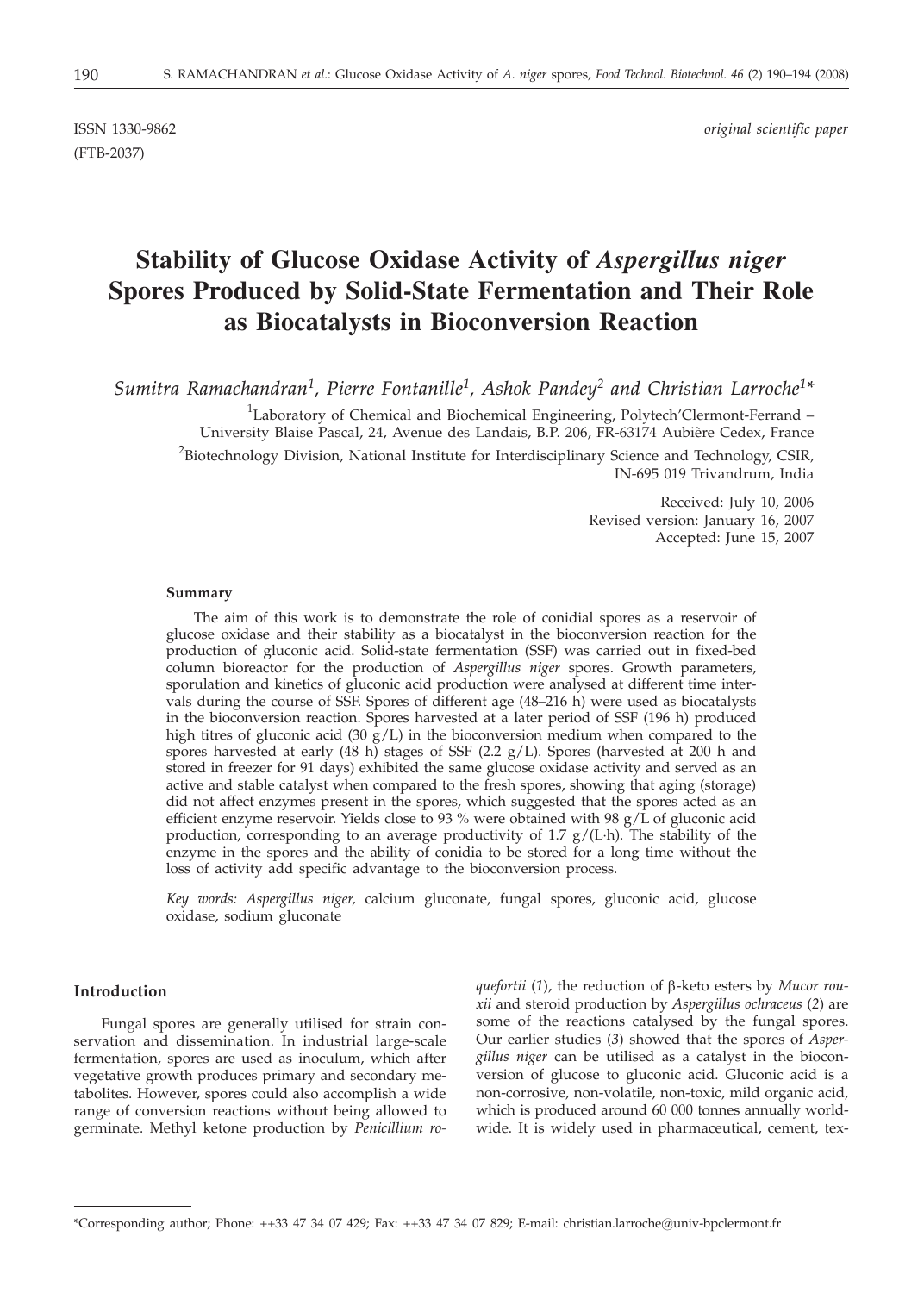tile and chemical industries. Oxidation of the aldehyde group on the C-1 of  $\beta$ -D-glucose to a carboxyl group results in the production of glucono- $\delta$ -lactone ( $C_6H_{10}O_6$ ) and hydrogen peroxide. Glucono- $\delta$ -lactone ( $C_6H_{10}O_6$ ) is further hydrolysed to gluconic acid spontaneously. Glucose oxidase (b-D-glucose:oxygen 1-oxidoreductase, EC 1.1.3.4) catalyses this transformation reaction in fungi. *Aspergillus niger* NRRL 3 is a well known strain producing glucose oxidase and has been widely studied (*4*).

All known processes described in literature on gluconic acid production deal with the use of vegetative mycelial form of the fungi*.* The industrial process currently employed for the production of gluconic acid is also based on the use of mycelial inoculum of *A. niger* (*5,6*). However, Moksia *et al.* (*3*) showed that the process of gluconic acid production could be carried out by spores replacing the conventional conditions of using vegetative mycelial form. Gluconic acid production by spores could offer potential advantages compared to their corresponding vegetative cells. Fungal fermentation broths using mycelial vegetative forms become highly viscous, leading to difficulties in aeration and mixing of the fermentation medium. Since the reaction is an oxidation process, it would not be efficient if the aeration efficiency was not good. This problem could be overcome by the use of spores, which are relatively smaller in size, and are oval and round in shape, instead of long and fibrous vegetative forms (mycelia) of the same microorganism (*7*).

Fungal spores can be produced in solid-state fermentation (SSF), since it gives rise to better yields of homogeneous spores (*8*). SSF supports well the growth of fungi and their spore production due to the accurate values of water activity observed in this system (*8,9*). There are only a few reports on the production of gluconic acid using SSF. Roukas (*10*) reported the production of gluconic acid by SSF on figs and achieved a yield of 63 %. Singh *et al.* (*11*) performed SSF by using HCl- -pretreated sugarcane bagasse and the highest level of gluconic acid (107  $g/L$ ) with 95 % yield was obtained. However, in this study, SSF was carried out just for the production of spores. Later, these spores were used in liquid medium for the bioconversion of glucose (*3*).

The aim of the present study is to investigate the kinetics of growth parameters and sporulation behaviour of *A. niger* in SSF in a fixed-bed column fermentor using buckwheat seeds as solid substrate. Also, the ability of *A. niger* spores in acting as a reservoir of the enzyme and their stability and longevity in carrying out the biotransformation was investigated.

# **Materials and Methods**

# *Microorganism*

A strain of *Aspergillus niger* NRRL 3 was used in this study. It was maintained on potato dextrose agar medium and subcultured fortnightly.

#### *Solid substrate preparation*

Buckwheat seed, obtained from Fertinature Semences, Montluçon (France) was used as substrate. A mass of 300 g of buckwheat seeds was washed with distilled water and allowed to cook with equal amount of distilled water in a boiling water bath (100 °C for 15 min) to soften the tissue. After this, the water was drained off; the heat resistant antibiotic chloramphenicol (1 mg/g of dry buckwheat seed) was added to it and the seeds were autoclaved (121 °C at 1.055 kg/cm<sup>2</sup> (15 psi) for 15 min). This gave a material containing initial moisture of 50 g water per 100 g of substrate.

#### *Inoculum preparation*

The spores were dislodged from the 7-day-old PDA Petri dish using distilled water containing 0.1 % (by volume) of Tween 80 under aseptic conditions. A suspension containing 10<sup>8</sup> spores/mL was prepared and used as inoculum  $(10^8$  spores per 100 g of buckwheat seeds). It was aseptically transferred into the SSF medium.

#### *Fermentor design*

Thermostated fixed bed glass column (5 cm i.d., 21 cm height) fermentor with a jacket for circulation of water to control the temperature was used for the study. The column was packed with pre-inoculated substrate with a bed height of 21 cm. The fermentor was supplied with continuous aeration from the bottom of the bioreactor at 0.075 L/min (free of  $CO<sub>2</sub>$ , by passing it through a KOH solution column). Cultivation was carried out at 30 °C for 216 h. Sampling was performed at regular intervals of 24 h. Initial moisture of the substrate was 0.5 g  $H<sub>2</sub>O/g$  IDM (initial dry mass).

#### *Analysis*

Samples collected from the column at intervals were appropriately diluted with 0.1 % Tween 80 and homogenised with an Ultra Turrax blender. This homogenised mixture was utilised for further anlaysis. For the determination of starch content, the homogenised mixture was treated at 100 °C for 15 min, followed by the hydrolysis at 55 °C for 20 min with 0.1 mL of 1  $g/L$  of amyloglucosidase (Sigma-Aldrich, France). The supernatant obtained after centrifugation (10 000×*g* for 5 min) was assayed for reducing sugar using the dinitrosalicylic acid (DNS) method (*12*)*.* Soluble protein content was measured by using the modified Lowry method (*13*). Spore count was performed using haematocyte counter (Malassez cell). Carbon dioxide evolution from the fermentor was measured by collecting the effluent gas in 0.8 M KOH, and periodic assay of this solution for its carbonate content using titrimetric method was done (*14*).

#### *Recovery of spores for bioconversion*

SSF medium was harvested at different time periods and was stored at –20 °C for 48 h. An aliquot of the frozen mass was thawed at room temperature  $(25 \text{ }^{\circ}C)$ . Spore suspension was obtained by adding 0.1 % (by volume) of Tween 80 solution to the thawed medium (concentration of  $1 g/mL$  and shaken at 180 rpm for 1 h. It was then filtered using gauze cloth to remove the buckwheat seeds. The filtrate was collected and centrifuged at 10 000×*g* for 10 min. The supernatant was discarded and the pellet was used as spore source.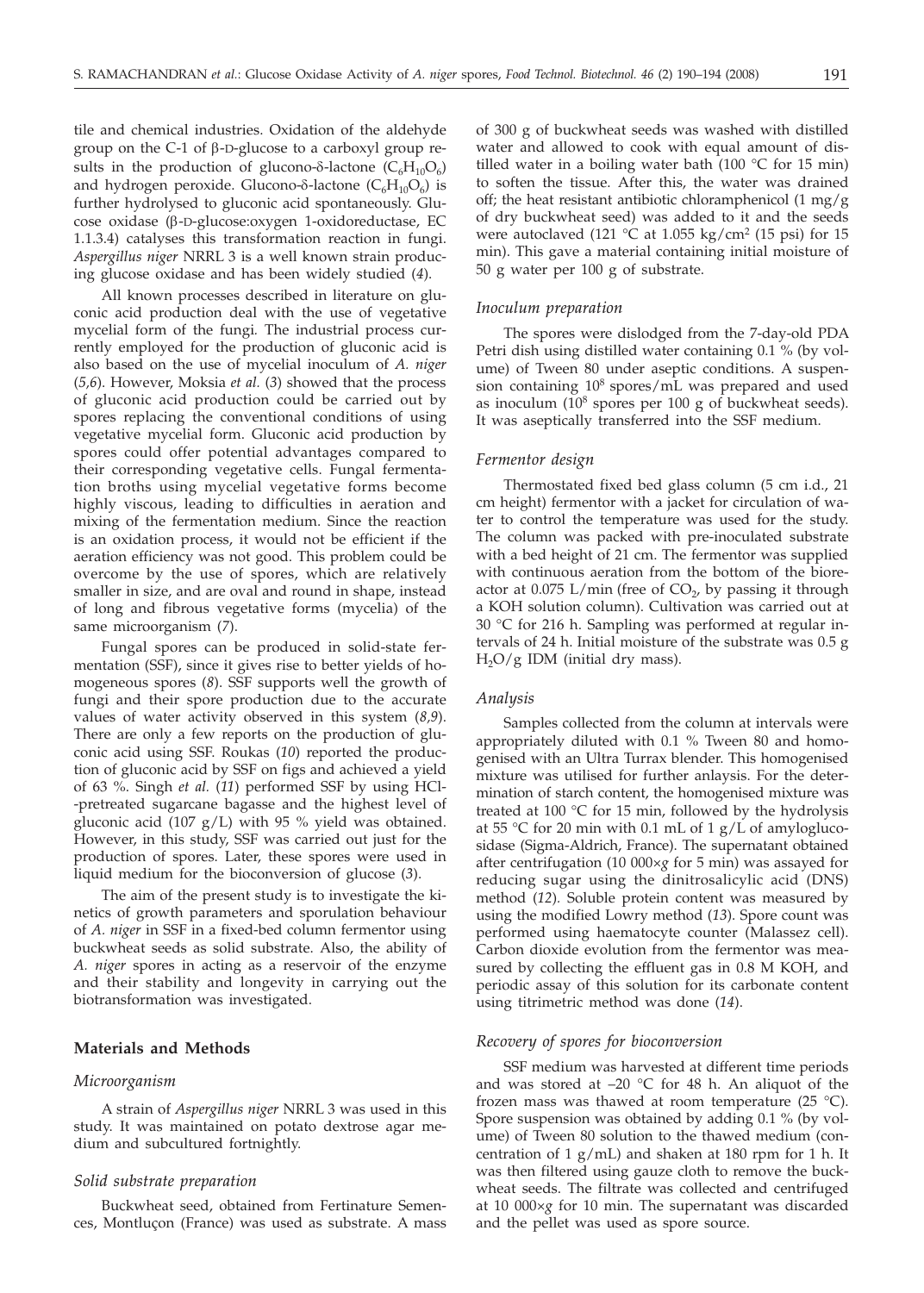## *Gluconate production*

Bioconversion was carried out in 500-mL Erlenmeyer flask with 50 mL of medium containing (in  $g/L$ ): glucose 40 and sodium azide 0.01. Calcium carbonate slurry (40  $g/L$ ) was used as neutralising agent and was separately added to the medium after sterilization, which resulted in calcium gluconate production. The flasks were incubated at 30 °C on a rotary shaker at 200 rpm. The pH of the medium was maintained at 6.5. For sodium gluconate production, a bioreactor (Applikon, the Netherlands) of 1.5-litre working volume was used. The medium contained (in g/L): glucose 100 and sodium azide 0.01. pH was maintained at 6.5 throughout the process with 5 mol/L of sodium hydroxide solution. Bioconversion reaction was carried out at 600 rpm, with aeration rate of 0.075 L/min and temperature of 30 °C. In both cases, spore concentration in the medium was  $10^{10}$  spores/mL.

Glucose was estimated by DNS method (*12*). Gluconic acid produced was measured by the method of Moellering and Bergmeyer (*15*) using the Boehringer assay kit (R-Biopharm, France).

## *Stability of spores as reservoir of glucose oxidase*

Spores harvested at 200 h were stored in a freezer (–20 °C) for 91 days. Glucose oxidase activity of the spores was investigated by using these spores in the production of sodium gluconate.

#### **Results and Discussion**

# *Growth and sporulation behaviour of A. niger during solid-state fermentation*

Buckwheat seed is a starchy substrate, with excellent mechanical properties (retention of structure, lack of agglomeration) and known to produce spores of *Penicillium roquefortii* (*16*). The time course of the consumption of total reducing sugar, free reducing sugar, protein content and carbon dioxide evolution rate are given in Fig. 1. Spore germination took place at the initial hours



**Fig. 1**. Time course of various growth parameters during solid- -state fermentation. Total sugar  $(\triangle)$ , soluble protein  $(\blacksquare)$ , soluble sugar (x) and carbon dioxide evolution (o). Experimental conditions: buckwheat seeds 300 g (wet mass), aeration 0.075 L/min, temperature 30 °C, initial moisture 0.5 g  $H_2O/g$  IDM (initial dry mass)

of SSF, followed by the uniform colonization of the substrate with mycelium. There was active growth phase from 24 to 168 h, when utilization of starch took place. Accumulation of reducing sugars continuously decreased until 168 h, the time at which sugar consumption stopped. This behaviour could be attributed to the water limitation, just like in the case of *Penicillium roquefortii* grown on the same substrate (*16*). Sporulation started during the active growth phase (72 h), when maturation of the older mycelium took place. Growth and sporulation patterns were homogenous in different segments of the column and there were no differences, as reported by Pandey *et al.* (*17*). There was an initial lag phase of sporulation extending until 72 h, after which there was a rapid increase of spore production extending until 200 h of the cultivation. At the end of cultivation (196–216 h), spore production reached a stationary phase, along with the decrease of carbon dioxide evolution rate. Profile of the produced CO<sub>2</sub> revealed a strong decrease in the production rate after 196 h, corresponding to the beginning of the stationary phase. Carbon dioxide production could be associated with growth as its release corresponded to the fungal respiration. Its evolution rate continued after the aging of the mycelium too. This might be due to endogenous respiration and to spore formation since not only mycelium was formed during growth of fungi in SSF, but spores were also produced (*18*).

Time course of sporulation of *A. niger* on buckwheat seed is shown in Fig. 2. Sporulation behaviour of filamentous fungi generally depends on the nutrients and moisture content of the medium. It has been reported that nutrient limitation and increased moisture content aid in achieving good sporulation yield (*16*). However, a nutrient limitation, which is always possible even during an active growth phase, has not been clearly evidenced in this work.



**Fig. 2**. Sporulation of *A. niger* during solid-state fermentation on buckwheat seeds. Experimental conditions as given in the legend of Fig. 1

# *Bioconversion carried out with spores recovered at different time periods of solid-state fermentation*

Spores obtained at different time of SSF cultivation (48–216 h) were frozen for 48 h and studied for their ability to catalyse the bioconversion of glucose to gluconic acid. Results are shown in Fig. 3. It was interesting to note that the overall initial specific enzymatic activity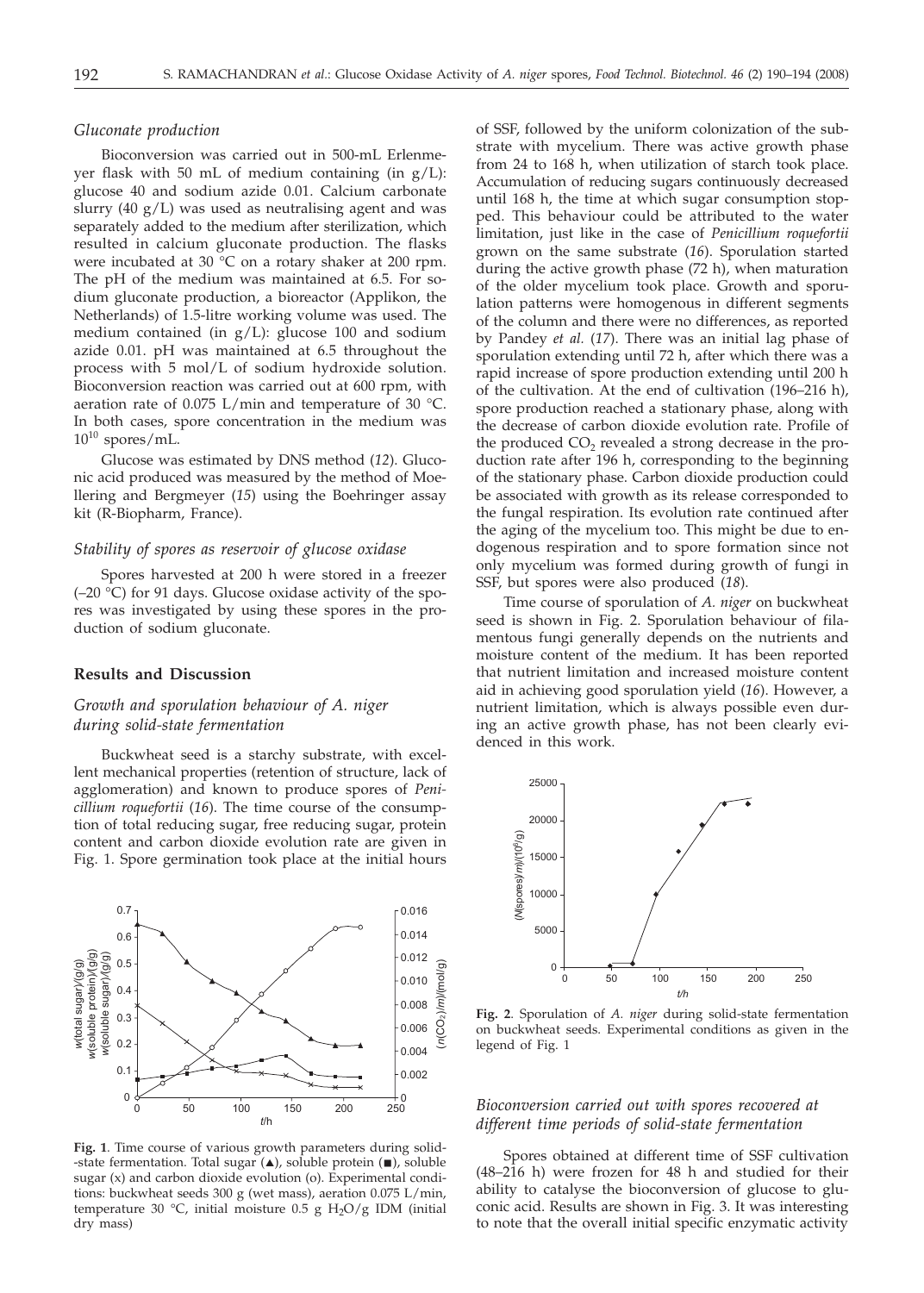

**Fig. 3.** Gluconic acid production after 24 h of reaction by the spores recovered at different time periods of SSF, referred to as spore age. It must be pointed out that figures on the y-axis can be related to an average specific activity of the biocatalyst; a concentration of 10  $g/L$  corresponds to an activity of 0.42 mg/ h·1010 spores. Initial glucose concentration was 40 g/L and spore content was  $10^{10}$  spores/mL

increased with the increase in the age of spores. This feature revealed a heterogeneity in the conidial material, which could result from the presence of at least two kinds of conidia bearing different enzymatic activity. A similar phenomenon has already been reported with *A. candidus* grown on buckwheat seeds, where spores were shown to have different protein contents (*19*)*.* However, irrespective of the age of spores, product yield was nearly 100 %. Spores of 196 h produced 30  $g/L$  of calcium gluconate at 24 h of bioconversion; similar pattern was shown by spores harvested at 216 h. The enzyme produced by the mycelial stage of the fungus was transported to its spores without any loss of enzyme into the solid medium. The transport of the enzyme from the mycelia to the spores was fully accomplished with the aging of the spore. Thus, older spores could carry out better the bioconversion reaction when compared to the younger ones. During SSF, glucose oxidase was likely to be present in both fungal forms (mycelia or spores); however, gluconic acid was not produced in the medium at any time period, which indicated that no enzyme release in the medium took place during the cultivation.

From the study, it was demonstrated that spores of *A. niger* contained an active enzymatic system holding glucose oxidase and all the accessory enzymes such as peroxidase for the production of gluconic acid, similar to its corresponding mycelium. Once the spore germination process was effectively controlled, the spores served as enzyme reservoir and were efficiently used as biocatalyst in the bioconversion reaction directly. Thus, the role of spores as biocatalyst eliminated the extraction and purification process of the enzyme from the spores, making the process simple and economical.

## *Bioconversion using 91-day-old spores*

Solid substrate medium after 200 h was kept in frozen dry state (-20 °C) for 91 days; it was thawed (25 °C) and the spore suspension was made to be used for the bioconversion (sodium gluconate), as mentioned before. It was seen that the spores were active, stable and resulted in obtaining a yield of 1.01 g of gluconic acid,

which is close to the stoichiometric value (1.09  $g/g$ ). The yield was very similar to that of the spores stored in a freezer for 48 h. Time course of the bioconversion reaction is shown in Fig 4. The rate of gluconic acid production varied with the period of the reaction. There was a negligible amount of gluconic acid conversion until the 8th hour of bioconversion. This lag phase could not be associated with preparative stage or growth, as there was no nitrogen source in the medium and sodium azide was incorporated in the medium as well. Thus, normal spore germination process could not take place and the glucose in the medium was not consumed. After 8 h, there was a constant rate of reaction (8–28 h), which had a value close to  $1.7 g/(L \cdot h)$ . Another linear curve of gluconic acid production, with a productivity of  $0.91$  g/(L·h), was noticed from the 45th hour of reaction extending until the end. These two phases exhibited the same molar yield of 93 %. During the course of reaction, no net protein synthesis took place due to the lack of nitrogen in the medium and the presence of sodium azide. During the bioconversion, some of the spores were found sticking onto the walls of the bioreactor. However, this did not affect the rate of conversion significantly, probably because they remained in contact with the reaction medium. The differences in the observed reaction rates could be due to the changes in the rate of transfer of substrate and product in and out of the spores.



**Fig. 4.** Bioconversion carried out with 91-day-old spores recovered at 200 h of solid-state fermentation. Residual glucose  $\left( \Box \right)$ and gluconic acid production  $(\blacksquare)$  at 24 h of biconversion. Spore content was  $10^{10}$  spores/mL

The longevity of spore products has a direct consequence of their high resistance towards external factors (*20*). Spores of *A. ochraceus* were stable for one year at  $-20$  °C without any detectable loss of hydroxylating activity (*21*).

## **Conclusions**

Conidia of *A. niger* acted as a reservoir of enzyme glucose oxidase. This study brings into light the possibility of exploitation of *A. niger* spores as a stable catalyst in the bioconversion of glucose to gluconic acid. The